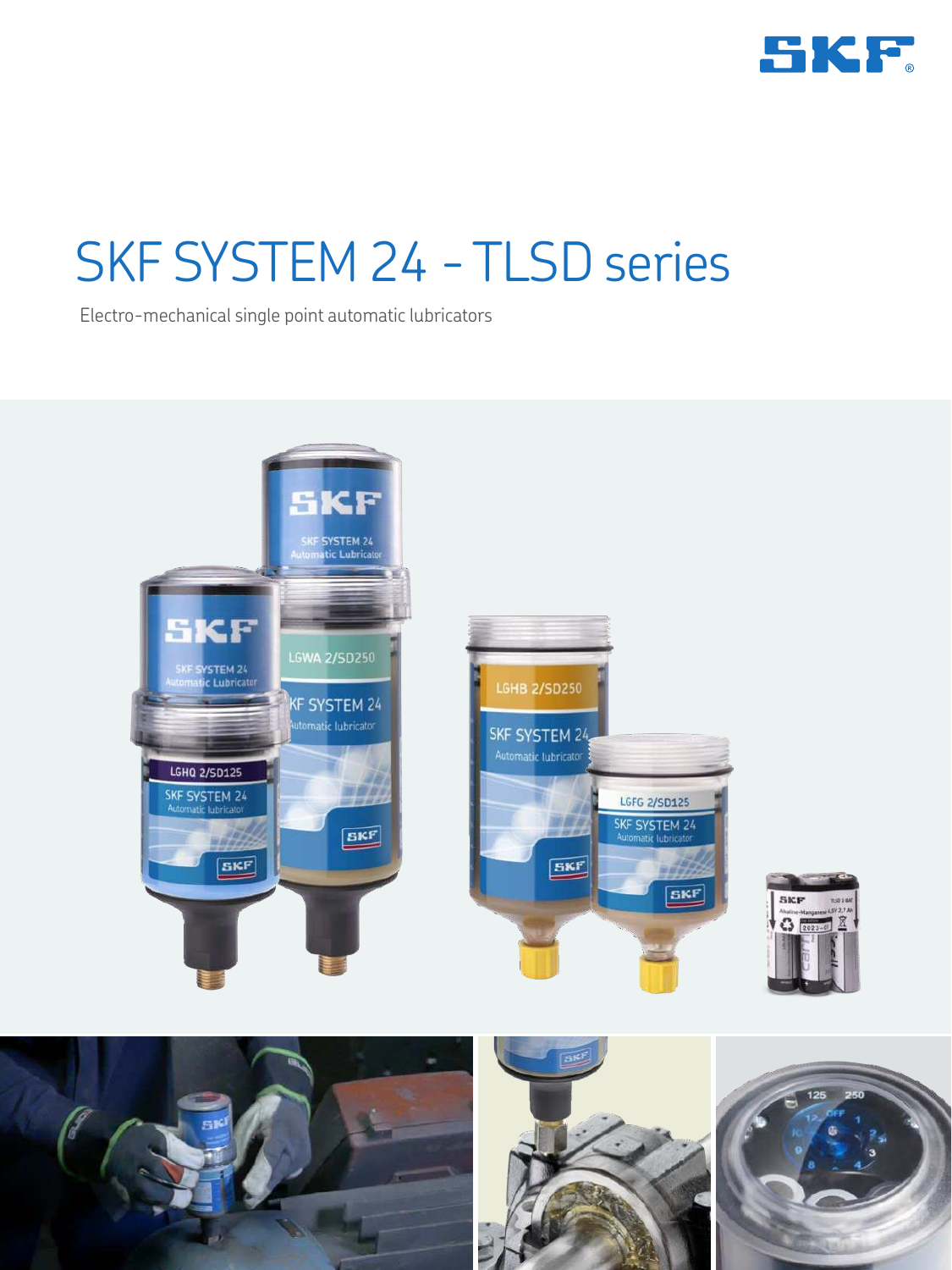## SKF SYSTEM 24

Electro-mechanical single point automatic lubricators

### SKFTI SD series

The SKF TLSD series is the first choice when a simple and reliable automatic lubricator is required under variable temperatures, or when the application conditions (such as vibration, limited space or hazardous environments) require a remote mounting.

- Filled with SKF Lubricants especially developed for bearing applications
- Maximum discharge pressure of 5 bar over the whole dispensing period
- Transparent reservoir allows visual inspection
- Cartridge sets include battery pack
- Suitable for both direct and remote installation
- Complete sets are supplied ready to use, including the drive unit, battery pack, filled lubricant cartridge and matching support plate.

#### **Typical applications**

- Critical applications where extreme reliability and additional monitoring is required
- Applications in restrictive and hazardous locations
- Applications requiring high volumes of lubricant

SKF DialSet helps to calculate the correct dispense rate.

Multiple accessories are available for TLSD lubricators. More information can be found on page 4.

- **A** The unit can be programmed to dispense lubricant in 1, 2, 3, 4, 6, 8, 9, 10 and 12 month settings.
- **B** The same drive unit can be used with both cartridge versions by simply adjusting the 125/250 ml switch.
- n**<sup>C</sup>** Traffic light LEDs are visual from all sides because of the presence of dual LEDs on the sides of the lubricator. The meaning of the lights is as follows:
	- Green light: The lubricator is properly functioning.
	- Yellow light: The lubricator is still functioning, but soon some action will be required. Yellow light serves as a pre-warning light.
	- Red light: The lubricator stopped operating.



#### **Drive unit - TLSD 1-DS**

Top part of the lubricator with electric drive and time setting wheel. Supplied with plastic cap and support plate for grease lubrication (TLSD 1-SP)



#### **Cartridge e.g. LGWA 2/SD125**

Replaceable canister filled with 125 ml or 250 ml of grease or oil. Every cartridge is supplied with battery pack.



#### **Support plate**

TLSD 1-SP is the support plate for grease lubrication. TLSD 1-SPV is the support plate with integrated non-return valve for oil lubrication.

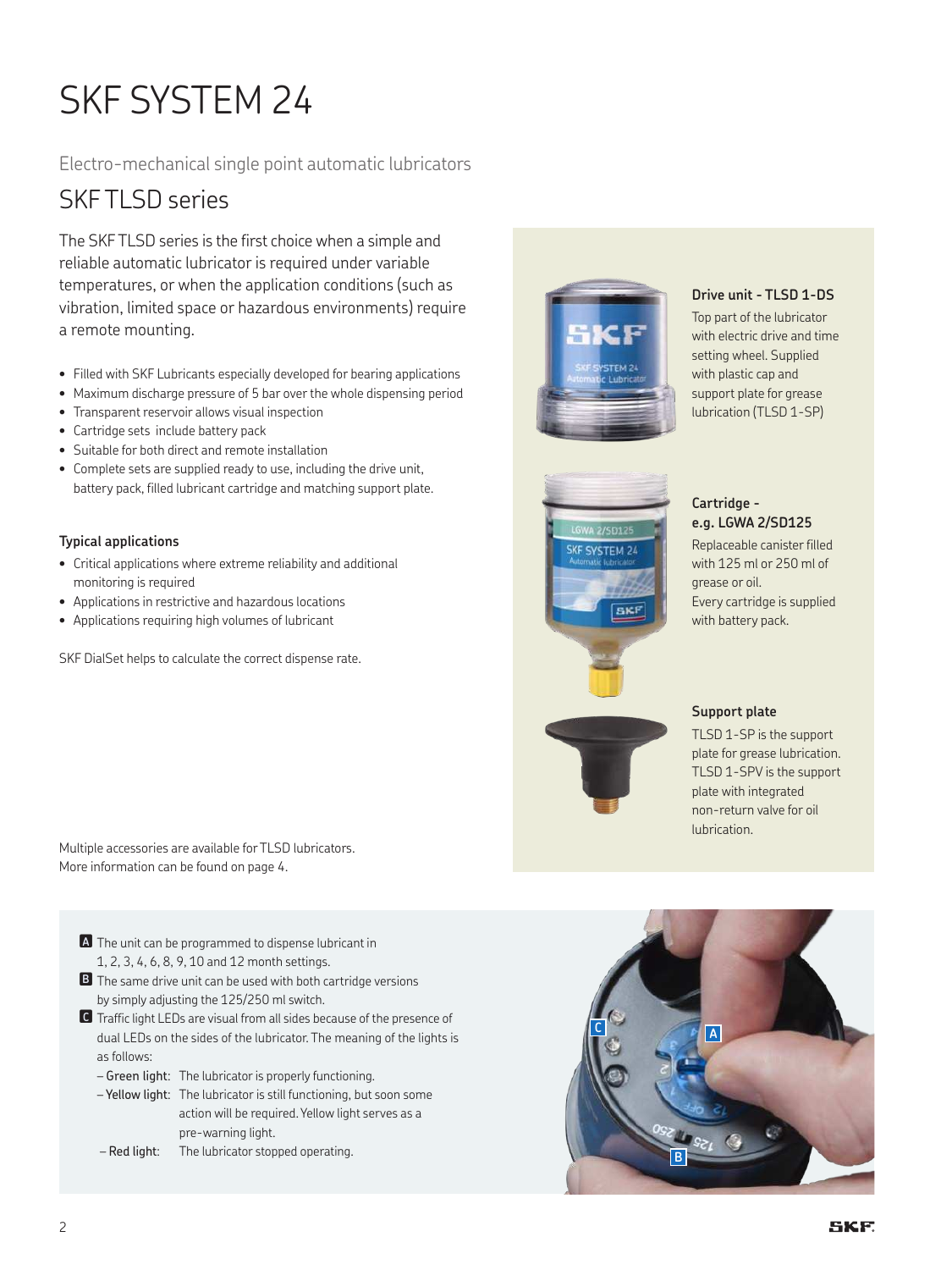







| Urdering details<br>Grease | <b>Description</b>                                     | Complete unit 125   | Complete unit 250   | Cartridge 125       | Cartridge 250       |  |  |
|----------------------------|--------------------------------------------------------|---------------------|---------------------|---------------------|---------------------|--|--|
| LGWA <sub>2</sub>          | High load, extreme pressure,<br>wide temperature range | <b>TLSD 125/WA2</b> | <b>TLSD 250/WA2</b> | <b>LGWA 2/SD125</b> | <b>LGWA 2/SD250</b> |  |  |
| LGEM 2                     | High viscosity bearing grease<br>with solid lubricants | <b>TLSD 125/EM2</b> | <b>TLSD 250/EM2</b> | <b>LGEM 2/SD125</b> | <b>LGEM 2/SD250</b> |  |  |
| LGHB <sub>2</sub>          | High load, high temperature,<br>high viscosity         | <b>TLSD 125/HB2</b> | <b>TLSD 250/HB2</b> | <b>LGHB 2/SD125</b> | <b>LGHB 2/SD250</b> |  |  |
| LGHQ 2                     | High performance,<br>high temperature                  | <b>TLSD 125/HQ2</b> | <b>TLSD 250/HQ2</b> | LGHQ 2/SD125        | LGHQ 2/SD250        |  |  |
| LGFG <sub>2</sub>          | General purpose<br>food grade (NSF H1)                 | <b>TLSD 125/FG2</b> | <b>TLSD 250/FG2</b> | LGFG 2/SD125        | LGFG 2/SD250        |  |  |
| LGFQ <sub>2</sub>          | High load and wide temperature<br>food grade (NSF H1)  |                     |                     | LGFQ 2/SD125        | LGFQ 2/SD250        |  |  |
| Chain oils                 |                                                        |                     |                     |                     |                     |  |  |
| LHMT 68                    | Medium temperature oil                                 | TLSD 125/HMT68 1)   | TLSD 250/HMT68 1)   | LHMT 68/SD125 2)    | LHMT 68/SD250 2)    |  |  |
| <b>LFFM 100</b>            | General purpose food grade (NSF H1)                    |                     |                     | LFFM 100/SD125 2)   | LFFM 100/SD250 2)   |  |  |

1) Includes support plate with non-return valve.

2) Support plate with non return valve (TLSD 1-SPV) can be ordered separately.



Lubricant cartridges

**Ordering details**

#### Cabled drive unit TLSD 1-DK

For applications that are occasionally in operation

An alternative to the battery powered drive unit is the cabled drive unit. This unit is cable connected to enable direct power supply and signal transfer. Supplied with plastic cap and support plate for grease lubrication. Lubricant cartridges are available seperately.

- Possibility to lubricate only when the equipment is running
- Direct power supply
- Control and monitoring connection to the machine PLC
- For detailed information, see publication PUB MP/P8 19151 EN